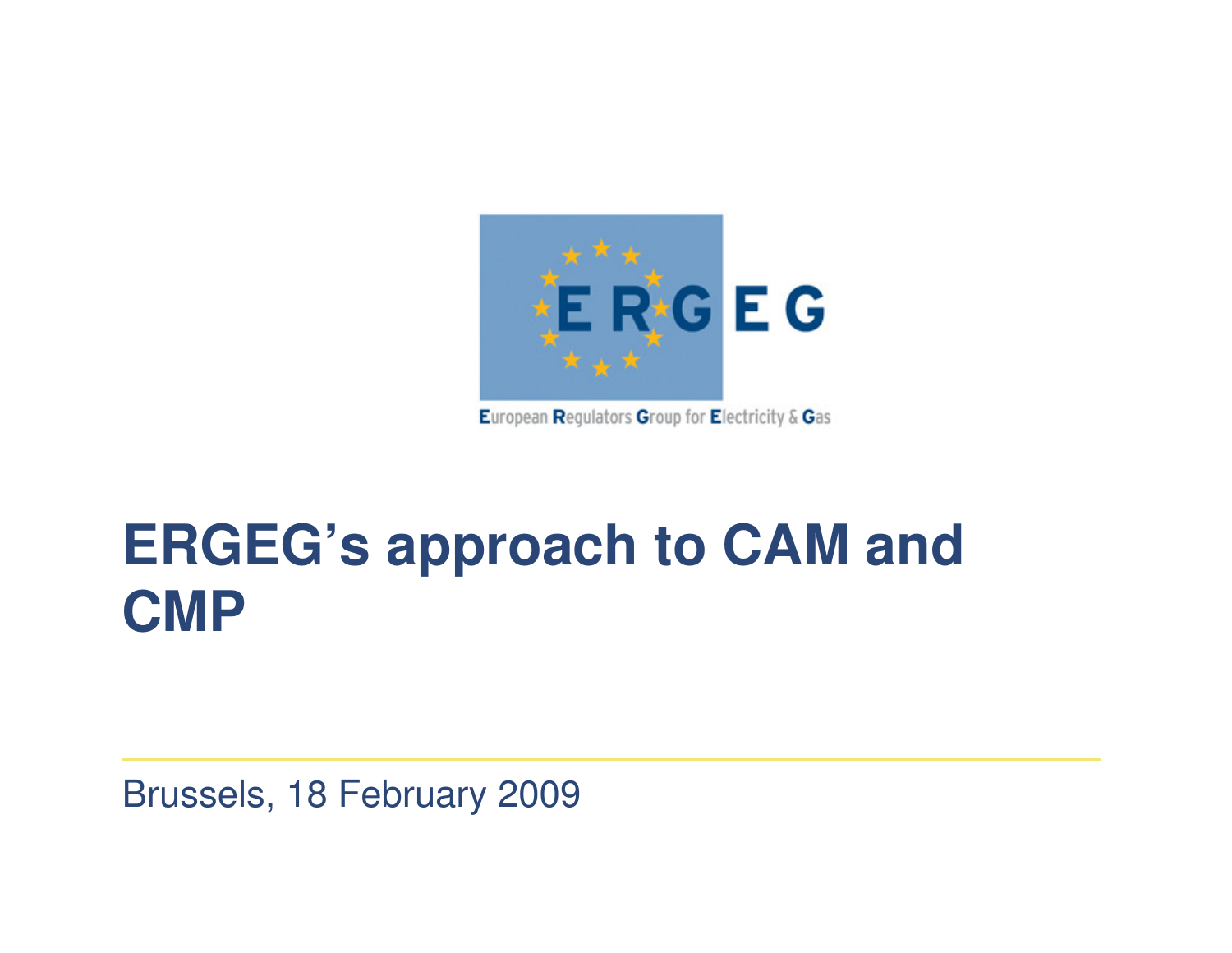### **The cross border dimension of gas**



#### $\bullet$ **Europe imports 60% of the gas it consumes**

- $\bullet$ Important gas transit across Europe
- $\bullet$  The development of competition at a national level often directly depends on other countries
- $\bullet$  De facto interdependency between Member States for competition development and security of supply
- $\bullet$ Uncertainty and risks

#### $\bullet$ **Crossing borders is often difficult for shippers**

- $\bullet$ Capacity fully booked in the long-term
- $\bullet$ Legal obstacles
- $\bullet$ Different allocation rules on either sides of borders
- $\bullet$  Remaining inconsistencies about gas quality, capacity calculation, etc.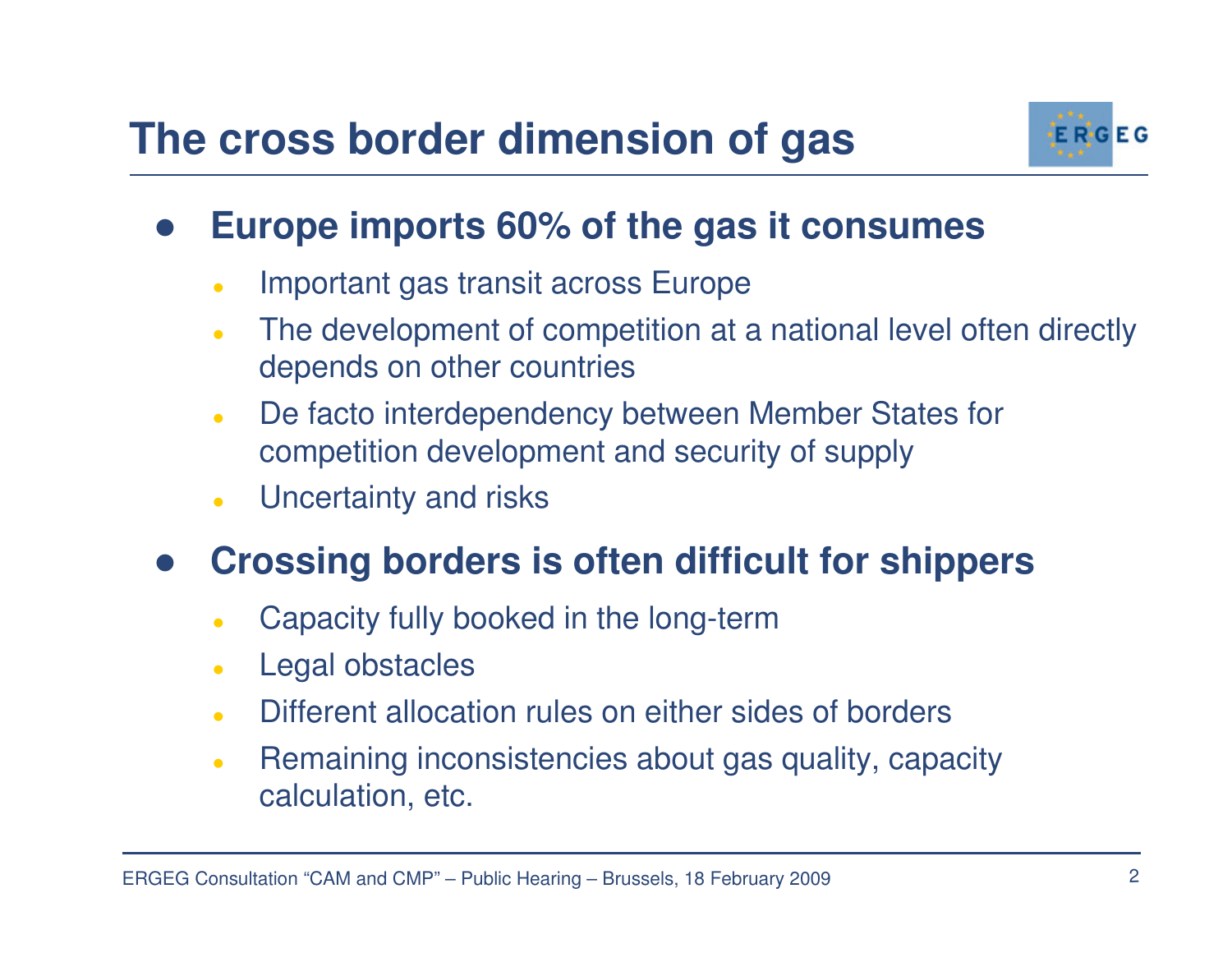

#### $\bullet$ **Variety of capacity products and procedures**

- $\bullet$ Firm short-term capacity products mandatory in some countries
- $\bullet$ Different designs for interruptible capacity
- $\bullet$ Different nomination procedures
- $\bullet$ Pro-rata, first come first served, auctions

#### $\bullet$ **Capacity hoarding**

- $\bullet$ Issue: put unused capacity back to the market
- $\bullet$ Difficulty to implement long-term UIOLI
- $\bullet$ Need to precisely define capacity hoarding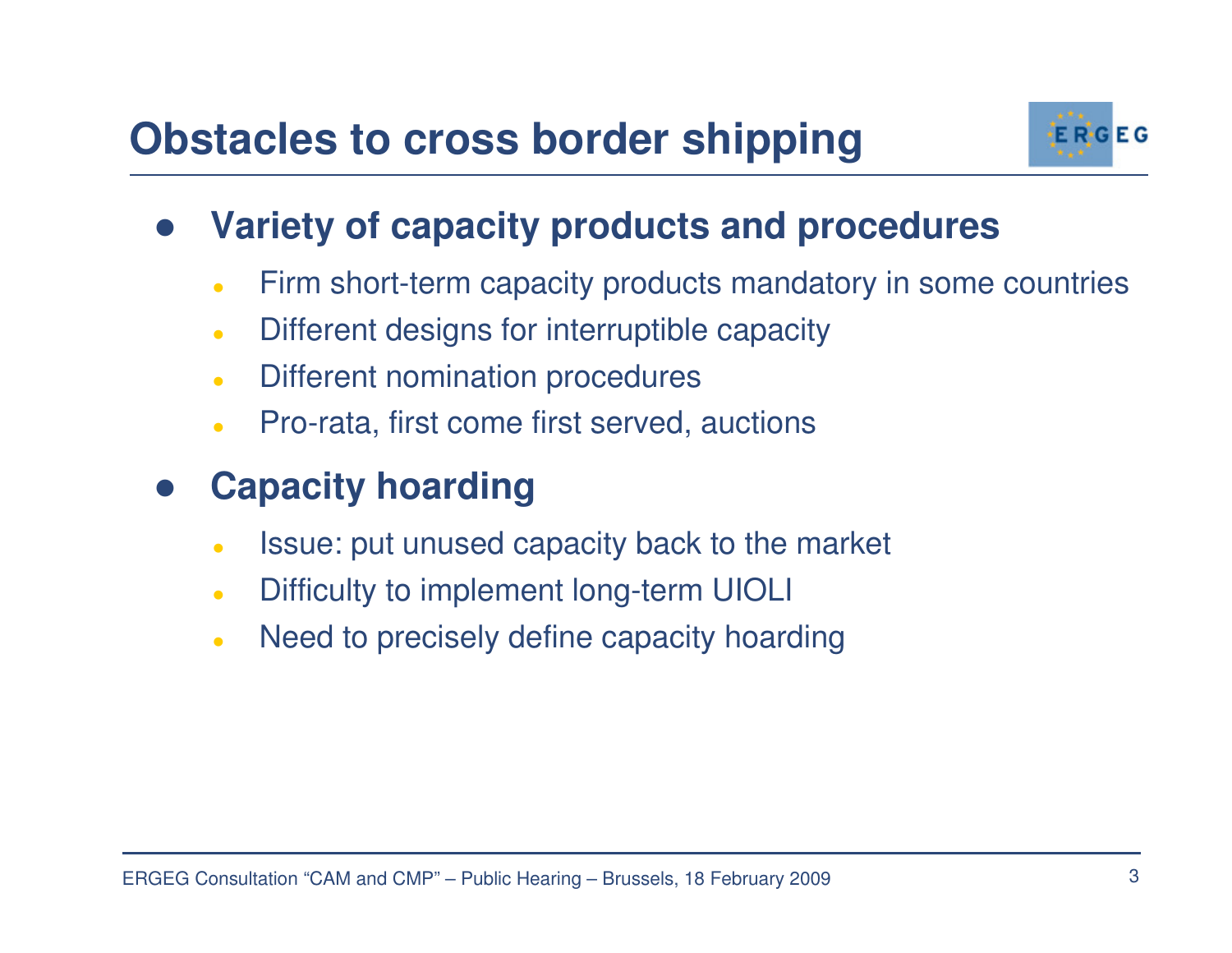### the market

 $\bullet$ Flexibility to the benefit of hub development

### **CAM & CMP**

## **A priority issue for European regulators**

#### $\bullet$  **TPA to network infrastructure at the heart of competition development**

- $\bullet$ Networks are natural monopolies
- $\bullet$ Historical market domination by incumbents
- $\bullet$ Capacity allocation = key tool to develop competition
- $\bullet$ Impact on the market design
- $\bullet$ Relation with access tariffs (not in the scope of ERGEG work)

Non-discrimination: make it possible for new suppliers to enter

#### $\bullet$ **Transparency**

**Basic principles**

 $\bullet$ 

 $\bullet$ 

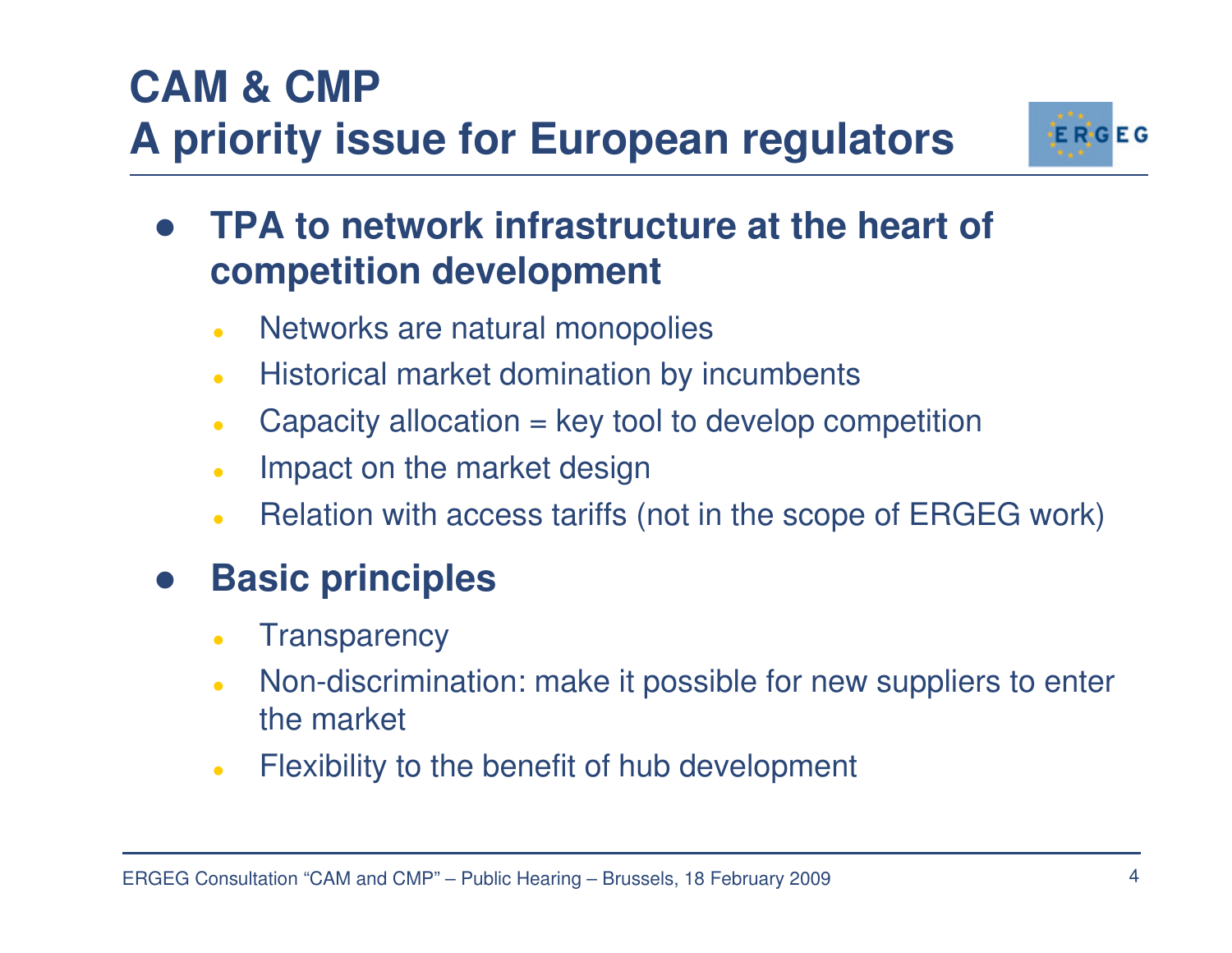## **CAM & CMPA priority issue for European regulators**



- $\bullet$  **Improve the existing regulation**
	- $\bullet$ Regulation 1775/2005 not precise and prescriptive enough
	- $\bullet$ Contractual congestion
	- $\bullet$  Need for regulatory innovation to facilitate access to capacity
		- Regular commercialization
		- Effective UIOLI procedures

#### $\bullet$ **Prepare the implementation of the third package**

- $\bullet$ ENTSOG code on CAM & CMP
- Few amendments to the CAM and CMP provisions of the $\bullet$ Regulation in the third package
- $\bullet$  The Agency should have to produce "framework guidelines" and control that codes developed by ENTSOG are compliant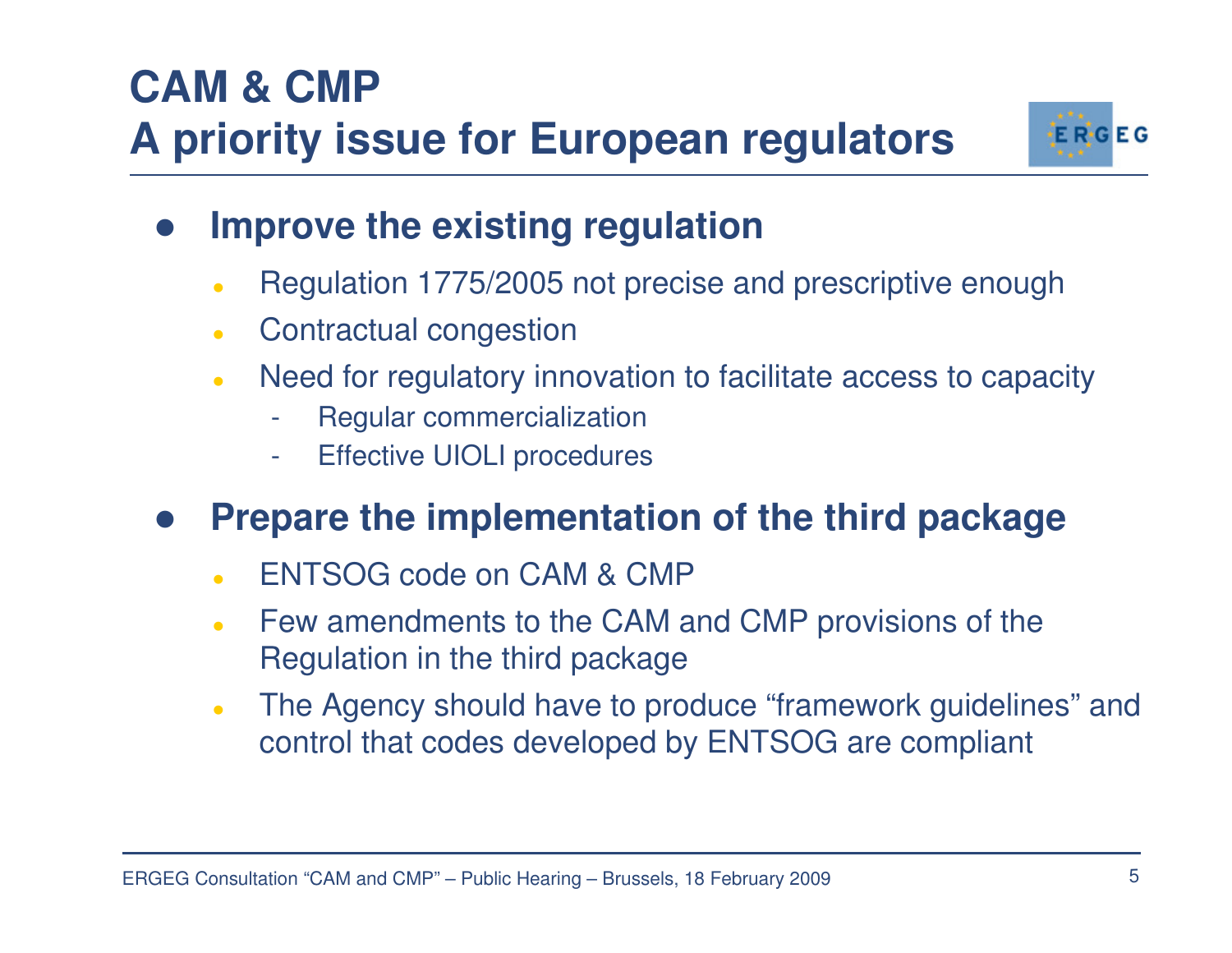### **Guiding principles**



#### $\bullet$ **Pragmatism**

- Address the concrete needs of market players $\bullet$
- $\bullet$ Dialogue with GTE and stakeholders
- $\bullet$ Adaptability to national situations…
- …while promoting a coherent system at an EU level  $\bullet$

#### $\bullet$ **Security of access**

- $\bullet$  Provide shippers some security and stability about their access to capacity
- $\bullet$ Firm mid- and long-term capacity products

#### $\bullet$ **Flexibility**

- $\bullet$ Regular commercialization of capacity
- $\bullet$ Short-term capacity
- $\bullet$ Incentives to have unused capacity back to the market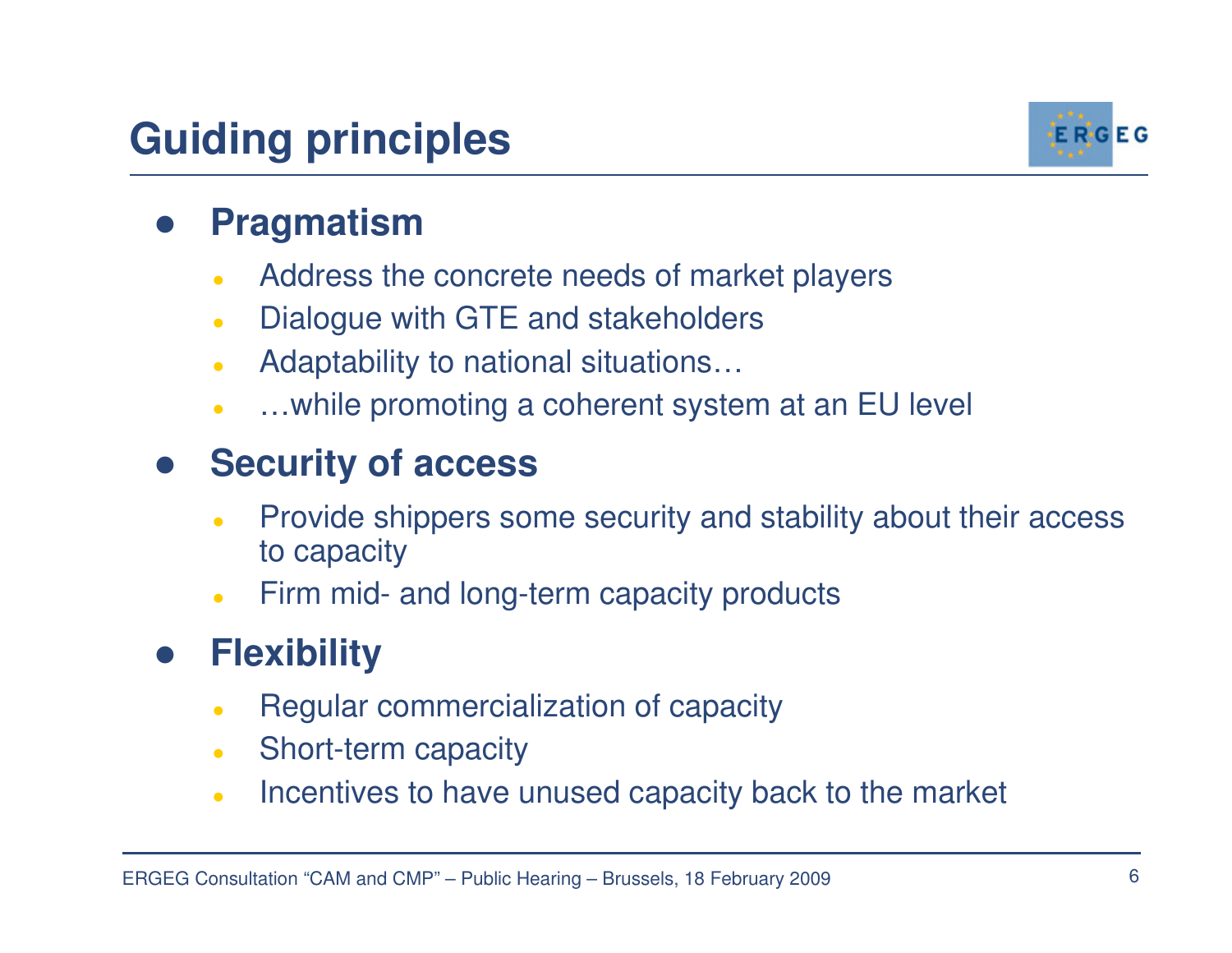## **Objectives of ERGEG's document**



#### $\bullet$ **Structure of the document**

- $\bullet$ Distinction of capacity products, CAM and CMP
- $\bullet$ General principles on each topic
- $\bullet$  Concrete proposals which could be added to the annex to Reg1775/2005

#### $\bullet$ **Reduce the regulatory gaps**

- $\bullet$ Develop compatible CAM and CMP
- **Promote cooperation between TSOs**  $\bullet$

#### $\bullet$ **Hierarchy among the proposals**

- $\bullet$ Mandatory proposals (required for market development)
- $\bullet$ Optional proposals (if appropriate)
- $\bullet$ **Concept of "tool box"**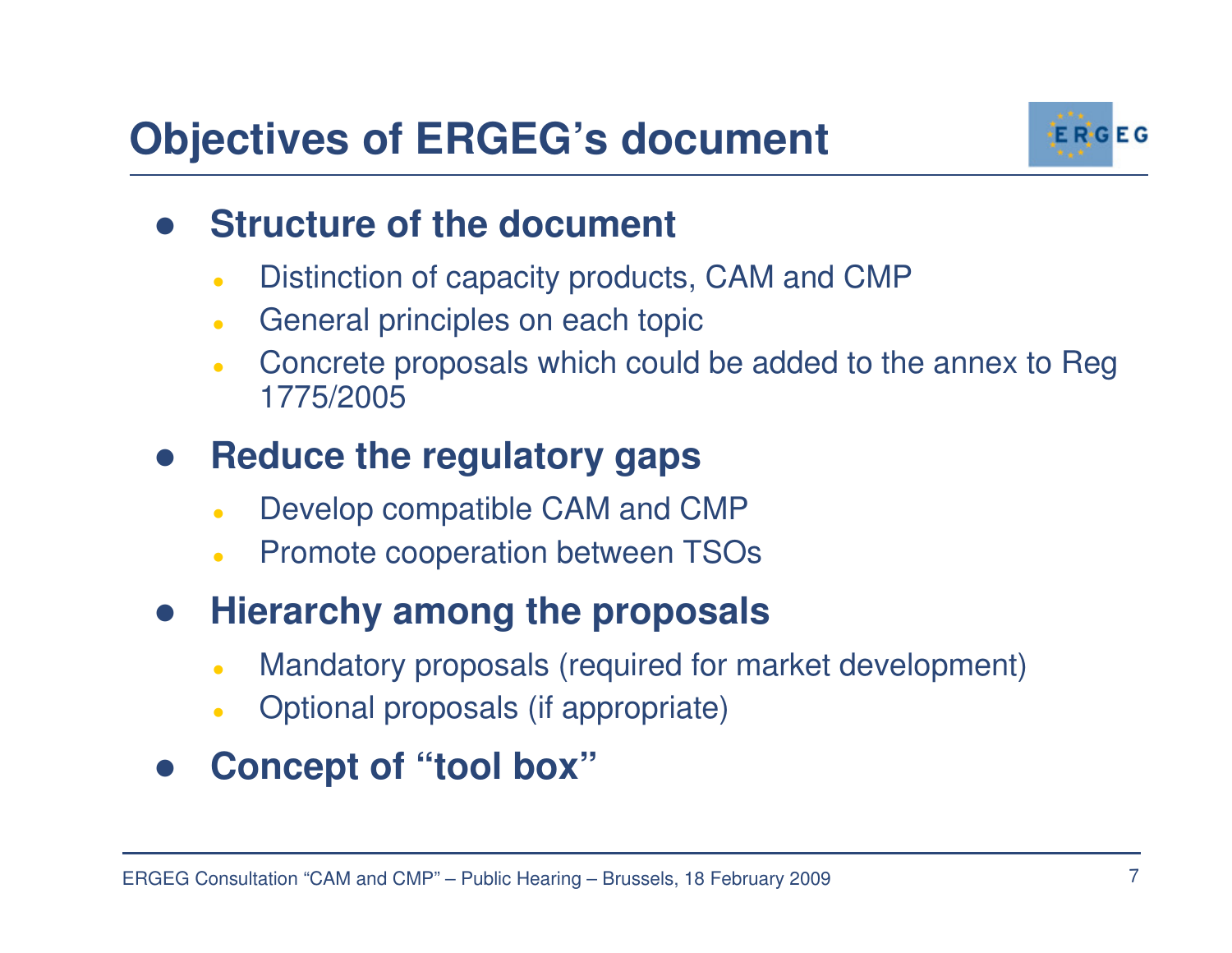## **Overview of the proposed CAM and CMP**



- $\bullet$  **Transparent and fair capacity request procedures**
	- $\bullet$ Where no congestion, all the capacity requests accepted
- $\bullet$  **In case of contractual congestion, implement better allocation methods to reduce market foreclosure**
- $\bullet$  **Regular allocation of capacity**
	- $\bullet$ Various durations (daily to long-term)
	- $\bullet$ Non-discriminatory process
	- $\bullet$ Signals in case of lack of capacity
- $\bullet$ **Active role of TSOs in allocating capacity**
- $\bullet$ **Transparency**